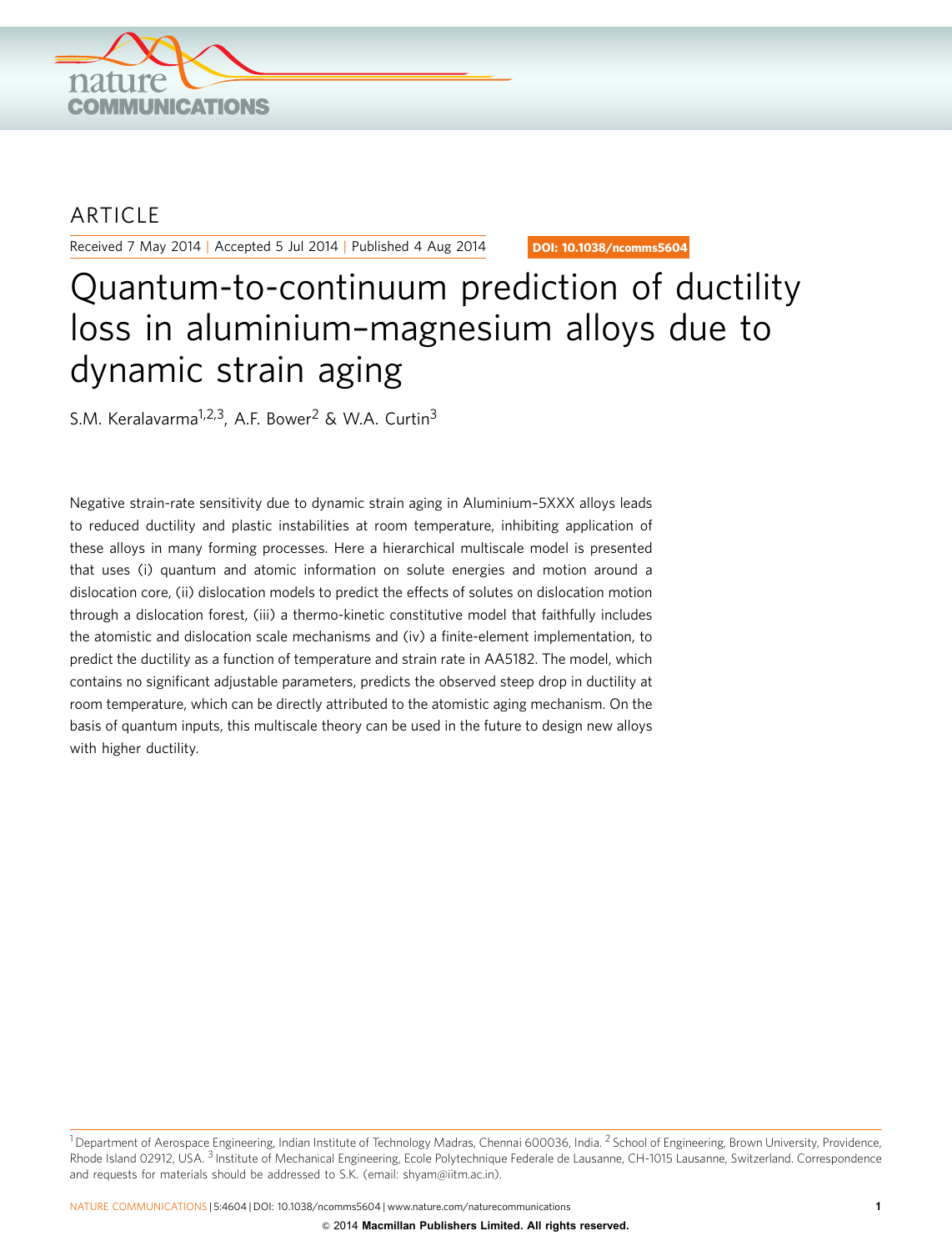ne major goal of computational material science, in the realm of mechanical properties of materials, is the parameter-free prediction of macroscopic failure of a metal at experimental size (mm to cm) and time (seconds) scales. Although it is clear that the collective behaviour of dislocations and their interactions with other defects (for example, solutes, grain boundaries, cracks) ultimately determines macroscopic failure, a direct connection between atomic scale phenomena and their macroscale consequences on failure has remained largely unsolved. In many applications such as metal-forming, the usable ductility of the material is limited by the onset of necking due to plastic instability. In the Al–5XXX alloys, a key class of lightweight metal alloys used in the automotive industry, the ductility shows a distinct drop around room temperature, being much larger at both lower and higher temperatures<sup>1</sup>. Reduced ductility is usually accompanied by unstable plastic flow with rapid local strain rate fluctuations, called Portevin Le-Chatelier (PLC) instabilities, which are manifested as serrations in the stress–strain curve<sup>2,3</sup>. Together, ductility loss and PLC effects limit the ability to form these materials into complex shapes under acceptable industrial conditions, and represent an impediment to wider application of these light alloys. Overcoming the low ductility, while maintaining the many desirable properties of these alloys, thus has tremendous practical consequences. More broadly, this problem is a case study for showing how rigorously developed multiscale models can connect observed macroscopic behaviour to underlying atomic and dislocation-level mechanisms.

At the macroscopic continuum scale, ductility is known to be related to the work-hardening rate and the strain-rate sensitivity. A standard constitutive law for the flow stress as a function of the plastic strain and plastic strain rate of the form  $\sigma = K e^N \dot{e}^m,$  where  $N$  is the strain hardening exponent and  $m$  is the strain-rate sensitivity, has been used to show that ductility limited by necking is highly sensitive to both  $N$  and  $m$  ([ref. 4](#page-7-0)). Strain hardening is fairly well understood as being due to dislocation multiplication and the formation of an increasingly dense network of dislocation junctions<sup>[5](#page-7-0)</sup>. Strain-rate sensitivity is due, in general, to stressdriven thermally activated phenomena having diverse origins, including dislocation climb, grain boundary sliding and solutedrag phenomena, which control strain-rate sensitivity at high homologous temperatures, and thermally activated escape of dislocations from pinning obstacles, which dominate at low homologous temperatures<sup>[5,6](#page-7-0)</sup>. In Al-5XXX alloys, the phenomenon of dynamic strain aging (DSA) actually renders the steady-state strain-rate sensitivity negative, that is,  $m < 0$ ([refs 1,7\)](#page-7-0). Moreover, in such aging materials, the onset of instabilities is governed by the full dynamic, non-steady-state response of the material $8-11$ , and so the problem is even richer and more complex than in materials with  $m > 0$ . There have been many phenomenological approaches where the DSA behaviour is introduced by  $\text{fat}^{9,10,12}$  $\text{fat}^{9,10,12}$  $\text{fat}^{9,10,12}$  and then model parameters are fit to particular material data set. While such approaches reproduce instabilities, because  $m < 0$  is built into the models, and can be used to model some aspects of macroscopic structural response in the DSA regime using parameters calibrated with experimental data, they reveal little about the true underlying material dependence of the macroscopic behaviour. Thus, there is a continued need for deeper understanding and real predictive power.

Here, we present a hierarchical multiscale mode that faithfully carries nano- and microscale information up to the macroscale, leading to quantitative prediction of ductility as a function of the alloy chemistry and test conditions, and providing a framework for the design of new materials with improved performance. A schematic of the overall flow of the quantum-to-continuum

multiscale model is shown in [Fig. 1.](#page-2-0) The solute strengthening and the aging process are related to the energetics of solute atoms in the dislocation core as computed by quantum mechanics ([Fig. 1a](#page-2-0)). The aging process occurs by 'cross-core' diffusion of solutes. This aging process affects the strengthening of mobile dislocations in two ways: by cross-core diffusion along the mobile dislocation and by cross-core diffusion along the forest dislocations [\(Fig. 1b\)](#page-2-0). These two processes are then combined into an overall energy barrier for the thermally activated escape of a mobile dislocation from its current pinned site, which determines the frequency of dislocation escape events ([Fig. 1c](#page-2-0)). The timedependent energy barrier is then used in a full kinetic model that accounts for the aging histories of the entire collection of mobile dislocations in the volume, leading to a new constitutive model for the plastic strain rate as a function of the underlying material properties, the loading and the temperature [\(Fig. 1d](#page-2-0)). This new constitutive model is used within a commercial finite-element code to predict the deformation of test specimens identical to those used in experiments, including the rate sensitivity and temperature dependence of the ductility [\(Fig. 1e\)](#page-2-0). A reduction of ductility around room temperature and the occurrence of PLCtype instabilities are predicted by the model, with the ductility in quantitative agreement with experiments. The full model then allows for ductility to be predicted as a function of changes in the alloy composition. Furthermore, these predictions are obtained only with the use of the precise quantum solute energetics and the detailed forms of the energy barriers incorporated into the derived constitutive model. The use of semi-empirical potentials for atomic energies, of standard energy barrier models, of ad hoc Kocks–Mecking-type forest-rate sensitivity, or of other often-used phenomenological constitutive models, leads to results that do not predict the correct ductility, rate sensitivity versus temperature, or PLC-type behaviour.

### Results

Model summary. We now present the details of the model, starting at the bottom by looking at the quantum scale that defines solute dislocation interaction energies. [Figure 1a](#page-2-0) shows the interaction energy of a substitutional Mg solute in the core of an Al edge dislocation for all positions around the core. From these energies, and similar ones for other solutes, the ratedependent solute strengthening is controlled by a fundamental energy  $\Delta E_0$  and zero-temperature strength  $\tau_{v0}$  for solute strengthening computed as in [refs 13,14](#page-7-0)

$$
\Delta E_0 = \sum_i \left( \Delta E_0^{i3} c^i \right)^{1/3}, \quad \tau_{y0} = \sum_i \left( \tau_0^{i3/2} c^i \right)^{2/3}, \qquad (1)
$$

where  $c^i$ ,  $\Delta E^i_0$  and  $\tau^i_0$  denote the solute concentration (atomic fraction), energy barrier and zero-temperature strength for each solute element  $i$  in the alloy, given in [ref. 14](#page-7-0). Dynamic strain aging occurs by migration, via a single vacancy-mediated hop, of the Mg solutes on the first row of atoms on the compression side to the first row of atoms on the tension side in the cores of the partial dislocations in the dissociated core, as indicated in [Fig. 1a.](#page-2-0) Along the width  $\bar{w} = 9b/2$  of the dissociated quantum core  $(b =$  dislocation Burgers vector), the average net energy gain per solute in moving from the compression to the tension side is  $\Delta W = 0.22$  eV. Note that these values for  $\bar{w}$  and  $\Delta W$ , being obtained from ab initio simulations, are the best estimates using the state-of-the-art methods<sup>14</sup> and differ from earlier estimates obtained using semi-empirical potentials<sup>[15](#page-7-0)</sup>. The energy barrier for the diffusive hop across the core in the regions of the two partial dislocations is  $\Delta H \approx \Delta H_0 - \Delta W/2 = 0.86 \text{ eV}$ , where the value of  $\Delta H_0$ ( = 0.97 eV) is computed using the Liu et al.<sup>[16](#page-7-0)</sup> EAM potential for the Al–Mg system, which predicts the bulk diffusion migration barrier very well<sup>17</sup>. The 'cross-core' diffusion,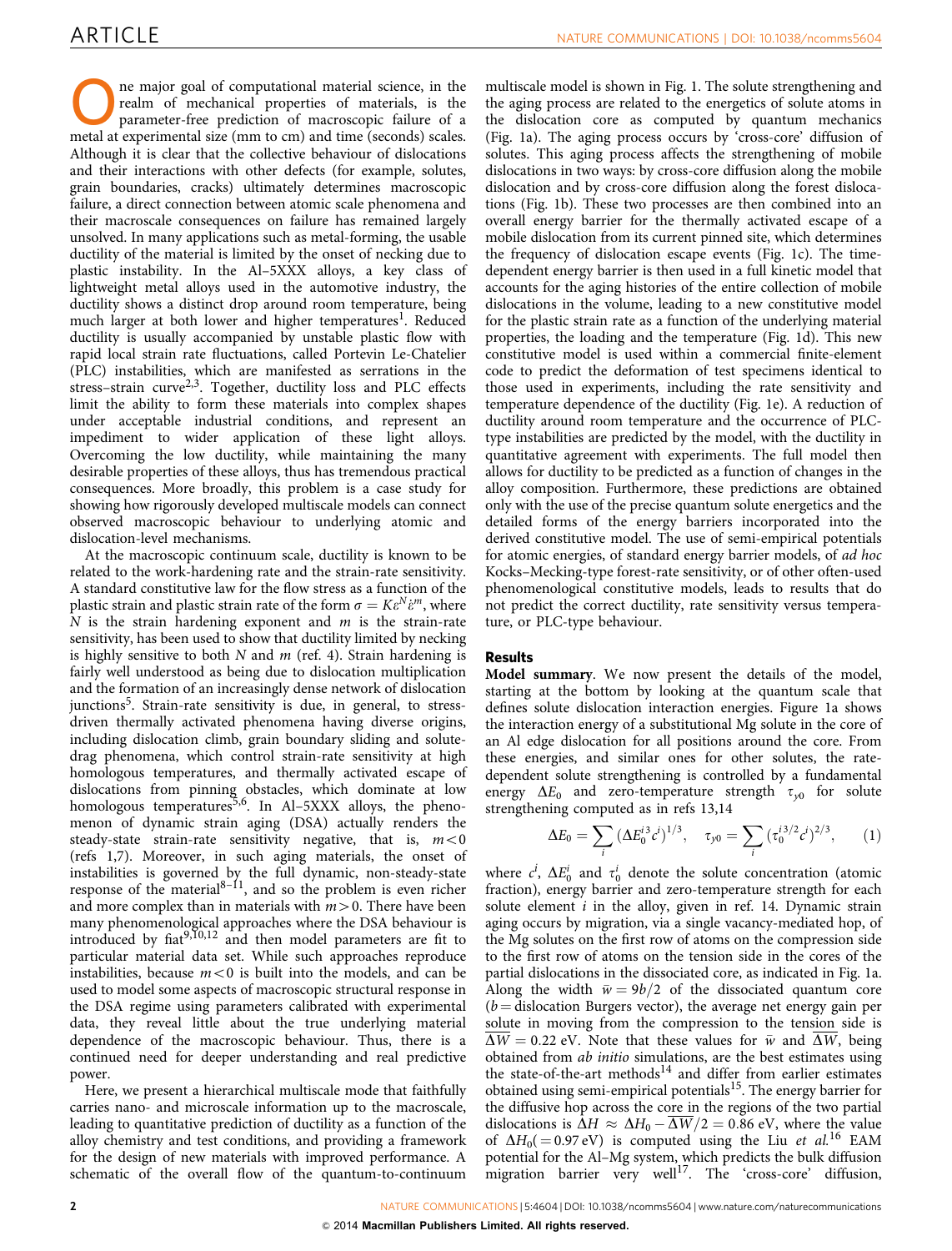<span id="page-2-0"></span>occurring over an aging time  $t_a$ , increases the binding energy of that dislocation to its current position as in [ref. 15](#page-7-0)

$$
\Delta E^{\text{core}}(t_{\text{a}}) = \Delta E^{\text{core}}_{\infty} \left( 1 - e^{-(t_{\text{a}}/t_{\text{d}})^{n}} \right);
$$

$$
\Delta E^{\text{core}}_{\infty} = \frac{2\beta c^{\text{Mg}} \bar{w}}{\sqrt{3}b^{2}} \overline{\Delta W} \tanh\left(\frac{\Delta W}{2kT}\right),
$$
(2)

where

$$
t_{\rm d} = \frac{1}{3v_0} \exp\left(\frac{\Delta H}{kT}\right) \tag{3}
$$

is the characteristic cross-core diffusion time,  $v_0$  is a fundamental attempt frequency,  $c^{Mg}$  is the average concentration of Mg solute atoms,  $\beta = 8/9$  is the fraction of core sites providing solutes (Fig. 1a),  $k$  is Boltzmann's constant, and  $T$  is the absolute temperature.

Cross-core diffusion influences both the strength of the mobile dislocations and the forest strengthening arising when the mobile dislocations form junctions with dislocations on other slip systems (Fig. 1b). The mobile strengthening of an individual dislocation is directly proportional to the rate of change of core energy with respect to the dislocation position, and has been derived as in [ref. 15,](#page-7-0)

$$
\Delta \tau_{m}(t_{a}) = \alpha \Delta E^{\text{core}}(t_{a}) / \bar{w} b \equiv \Delta \tau_{\text{max}} \Big( 1 - e^{- (t_{a}/t_{d})^{n}} \Big), \quad (4)
$$

which serves to define  $\Delta \tau_{\text{max}}$ . The parameter  $\alpha$  depends on how the energy of the dislocation changes as it attempts to glide away from the diffused solutes under an applied stress, and for the



Figure 1 | Overview of the multiscale dynamic strain aging model. Schematic overview of the hierarchical multiscale model for dynamic strain aging in Al–Mg alloys. The relevant physical quantities computed at each level are listed, which are functions of the primary variables shown as well as other parameters computed at lower scales. (a) Solute strengthening and aging, (b) mobile and forest strengthening, (c) thermally activated dislocation motion, (d) continuum constitutive model and (e) ductility predictions. c' is the concentration of solute i, t<sub>a</sub> is the aging time of a mobile dislocation,  $\rho_m(\Delta \tau_m(t_a))$  is the mobile dislocation density distribution function,  $\tau$  is the macroscopic flow stress,  $\varepsilon$  is the strain,  $\varepsilon$  is the strain rate and T is the absolute temperature.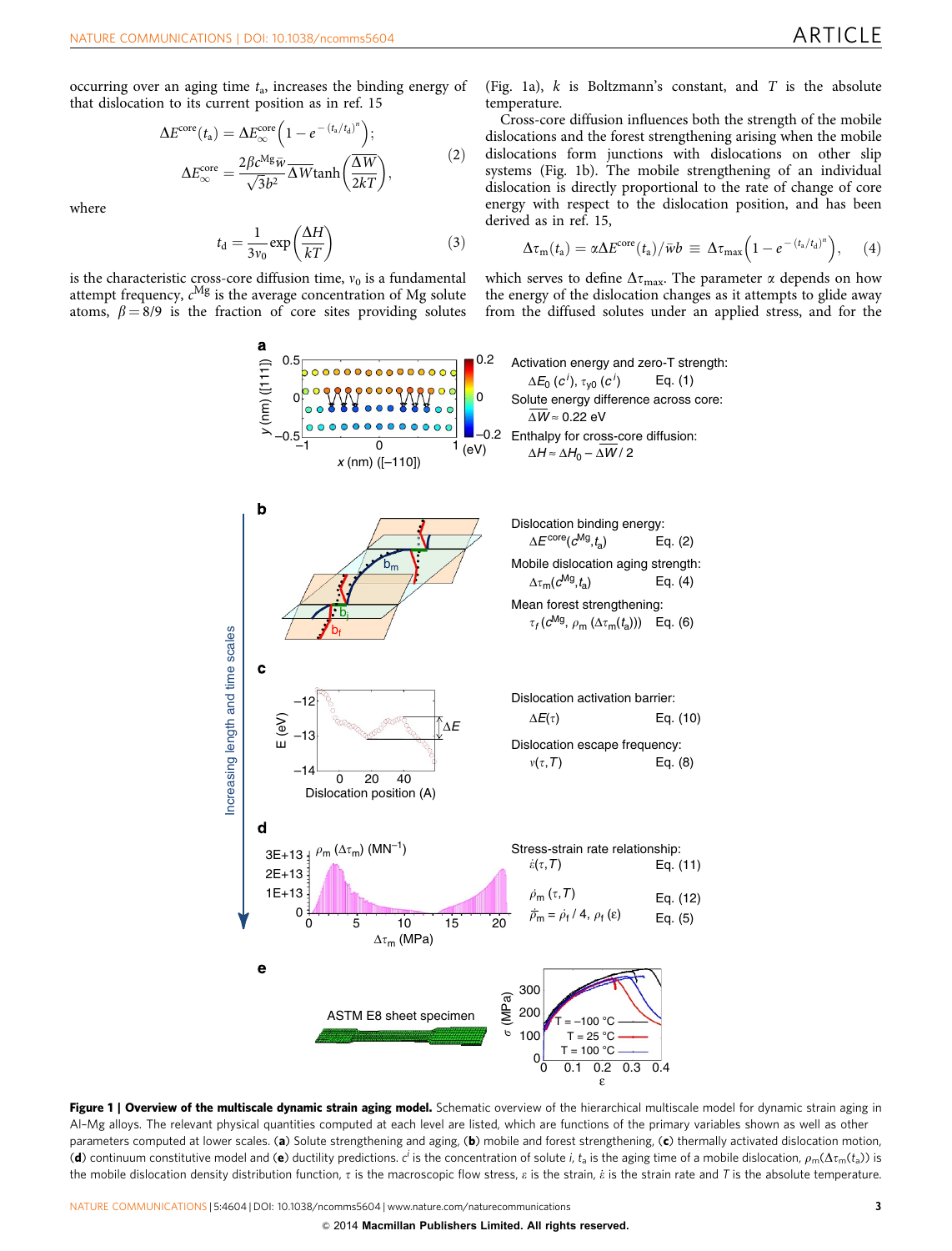energies in [Fig. 1a](#page-2-0) is  $\alpha = 0.54$ . The aging times of the collection of mobile dislocations are statistically distributed, as mobile dislocations become pinned and then unpinned by thermal activation. Using equation (4), we can characterize the distribution of aging times by a corresponding distribution of the mobile density  $\rho_m(\Delta\tau_m)$ , for  $0<\Delta\tau_m<\Delta\tau_{max}$ , such that  $\rho_m(\Delta\tau_m)d\Delta\tau_m$  is the density of mobile dislocations having aging strengths within an interval  $d\Delta\tau_m$  around  $\Delta\tau_m$  [\(ref. 18\)](#page-7-0).

Forest strengthening in the absence of aging is associated with the evolution of forest dislocation density in the material as  $\overline{\tau}_{\text{f}} = \frac{1.37A}{b} \sqrt{\rho_{\text{f}}}$ , where  $\rho_{\text{f}}$  is the forest density,  $A = \frac{3Gb^2}{4\pi(1-\gamma)}$  is the line tension energy per unit length of dislocation,  $\vec{G}$  is the shear modulus,  $\nu$  is the Poisson ratio, and the numerical coefficient 1.37 is an average over FCC junction types. The work hardening due to dislocation multiplication and annihilation processes has no direct connection to the dynamic strain aging phenomenon and so we use a Voce law for the forest dislocation density evolution, given by

$$
\rho_{\rm f} = \rho_{\rm f}^{\rm sat} (1 - \exp(-\varepsilon/\varepsilon^{\rm sat}))^2. \tag{5}
$$

The saturation dislocation density  $\rho_f^{\text{sat}}$  and reference plastic strain  $\varepsilon^{\text{sat}}$  are used as fitting parameters for the work hardening at low temperature where dynamic strain aging effects are negligible. With  $\rho_f^{\text{sat}}$  being fit, the precise prefactors in the expression for  $\bar{\tau}_f$ are not important. For the assumed multi-slip conditions, we take the total mobile density on any one slip system to be  $\bar{\rho}_m = \int_{0}^{\Delta t_{\text{max}}} \rho_m(\Delta \tau_m) d\Delta \tau_m = \rho_f/4$ . This assumption is consistent with a Taylor model for an FCC polycrystal, where five slip systems are active in any grain with the dislocations on any given slip system interacting with forest dislocations on four other slip systems. More detailed phenomenological treatments of dislocation multiplication exist where the forest and mobile dislocation densities can evolve independently<sup>19</sup>. However, the simple two parameter model of equation (5) provides a good fit to the experimental stress–strain curve at low temperatures (see below). Implementation of a more-detailed model would not provide significantly better results at the stress–strain level but might have some influence on more subtle features; this is beyond the scope of the present work.

The additional forest strengthening due to cross-core diffusion is directly proportional to  $\Delta E^{\text{core}}$  because, in forming a junction with the mobile dislocation, the forest dislocations must be peeled away from the energetically favourable positions created by solute cross-core diffusion along the forest dislocations before the formation of the junction<sup>[20,21](#page-7-0)</sup> [\(Fig. 1b](#page-2-0)). The total forest strengthening, if all the forest dislocations were aged over the same time  $t_{\text{af}}$ , is thus

$$
\tau_{\rm f}(t_{\rm af}) = \overline{\tau}_{\rm f}\left(1 + 8.7\frac{\Delta E^{\rm core}(t_{\rm af})}{A}\right) = \overline{\tau}_{\rm f} + \Delta \tau_{\rm f}(t_{\rm af}), \quad (6)
$$

where the factor of 8.7 emerges from averaging over FCC junction types<sup>[22](#page-7-0)</sup>. In multi-slip conditions, the dislocations on one slip system serve as the forests for dislocations on other slip systems. Therefore, the forest strengthening of a mobile dislocation is due to its interaction with an array of forest dislocations that have the same distribution of aging times as the mobile dislocations and hence a distribution of junction strengths. The average strengthening of a dislocation encountering an array of forest dislocations with different junction strengths (due to different aging times) is the root-mean-square of the individual strengths<sup>[23,24](#page-7-0)</sup>. Thus, we can write the forest strengthening in terms of the distribution of mobile

strengths as

$$
\tau_{\rm f} = \bar{\tau}_{\rm f} \sqrt{\frac{1}{\bar{\rho}_{\rm m}} \int_{0}^{\Delta \tau_{\rm max}} \left(1 + 8.7 \frac{\Delta E^{\rm core}(\Delta \tau_{\rm m})}{A}\right)^2 \rho_{\rm m}(\Delta \tau_{\rm m}) d\Delta \tau_{\rm m}}.
$$
\n(7)

Motion of a mobile dislocation proceeds by thermal activation over an energy barrier [\(Fig. 1c](#page-2-0)), with the rate of escape of a dislocation that has been pinned for time  $t_a$  following the Arrhenius behaviour

$$
v(\tau(t), t_a) = v_0 \exp\bigg(-\frac{\Delta E(\tau(t), t_a, \tau_f)}{kT}\bigg). \tag{8}
$$

The stress- and time-dependent energy barrier in equation (8) is determined by (i) the barrier for solute strengthening due to solute atoms without any cross-core diffusion (equation (1)), (ii) the backstress due to the mobile aging associated with crosscore diffusion (equation (4)) and (iii) the backstress due to forest strengthening with aging (equations (6) and (7)). The energy barrier as a function of the applied stress at any time  $t$  is taken as

$$
\Delta E(\tau(t), t_a, \tau_f) = \Delta E_0 \left( 1 - \frac{\tau(t) - \Delta \tau_m(t_a)}{\tau_{y0} + \tau_f} \right)^{3/2}.
$$
 (9)

Equation (9) is consistent with an additive strengthening by solutes and forest dislocations usually assumed at finite temperatures. The presence of the forest hardening term in the denominator of equation (9) is justified by analysis of the Haasen plot behaviour of a range of binary  $Al-X$  alloys<sup>25</sup>. At the temperatures of interest here  $(T \sim 300 \text{ K})$ , additional long-range contributions to the solute-strengthening energy barrier arise such that the appropriate model is the modified form [ref. 14](#page-7-0)

$$
\Delta E(\tau(t), t_{\rm a}, \tau_{\rm f}) = \Delta E_0 \log \left( \frac{\tau(t) - \Delta \tau_{\rm m}(t_{\rm a})}{\tau_{\rm y0} + \tau_{\rm f}} \right)^{-0.51}.
$$
 (10)

The macroscopic plastic strain rate is the net rate of motion of all the mobile dislocations as they unpin, move and become pinned again by forest dislocations and solutes, with cross-core diffusion in the mobile dislocations starting upon each new pinning event. At any time  $t$ , the strain rate is given by the rate at which the statistical collection of mobile dislocations can escape over their barriers, which can be written in terms of the mobile age distribution function  $\rho_m(\Delta \tau_m)$  as in [ref. 18](#page-7-0)

$$
\dot{\varepsilon} = \frac{b}{\sqrt{\rho_{\rm f}}} \int_0^{\Delta \tau_{\rm max}} \rho_{\rm m}(\Delta \tau_{\rm m}) v(\tau, \Delta \tau_{\rm m}) d\Delta \tau_{\rm m} + \frac{b}{\sqrt{\rho_{\rm f}}} \dot{\rho}_{\rm m}, \quad (11)
$$

where the second term represents the additional (small) contribution from the nucleation of new mobile dislocations that follows from the Voce law (equation (5)) and  $\bar{p}_m = \rho_f/4$ . [Figure 1d](#page-2-0) shows a typical shape of the mobile density distribution function  $\rho_m(\Delta \tau_m)$  in the aging regime of strain rates and temperature. Furthermore, the time evolution of  $\rho_m(\Delta \tau_m)$  is given in terms of the partial differential equation

$$
\frac{\partial \rho_{\rm m}}{\partial t} = -\frac{\partial (\rho_{\rm m} \Delta \dot{\tau}_{\rm m})}{\partial \Delta \tau_{\rm m}} - \rho_{\rm m} v \tag{12}
$$

with  $\lim_{\Delta\tau_{\rm m}\to 0}(\rho_{\rm m}\Delta\dot{\tau}_{\rm m})=\dot{\epsilon}\sqrt{\rho_{\rm f}}/b$  and  $\Delta\dot{\tau}_{\rm m}$  denoting the derivative of equation (4) with  $t_a$  [\(ref. 18](#page-7-0)). To connect the shear stress  $\tau$  to an applied tensile stress  $\sigma$ , we use a Taylor factor,  $\sigma = M\tau$  with  $M = 3.0$  appropriate for untextured polycrystals.

The new and crucial features in the present formulation are as follows: (i) the use of the quantum-computed dislocation structure and solute/dislocation interaction energies for the underlying solute strengthening and cross-core aging parameters, which also enables future material design, (ii) the recognition that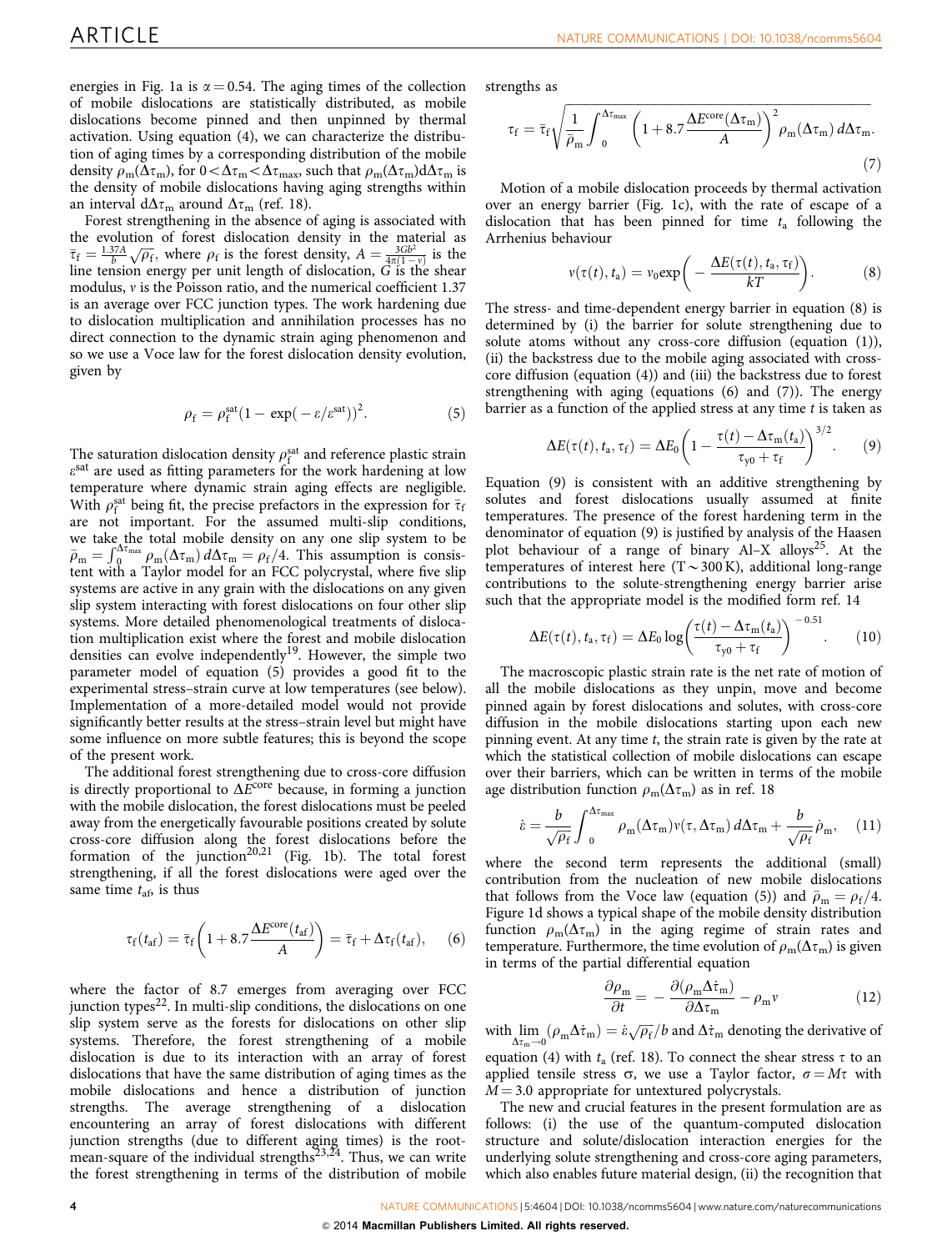<span id="page-4-0"></span>

| Parameter Value       |                                                                                                        | <b>Description</b>                                                  | <b>Equation</b><br>reference |
|-----------------------|--------------------------------------------------------------------------------------------------------|---------------------------------------------------------------------|------------------------------|
| $\Delta E_0^i$        | $4.06 \text{ eV}$ (Mg)<br>6.65 eV (Cr)<br>2.58 eV (Si)<br>4.10 eV (Cu)<br>7.53 eV (Mn)<br>28.8 eV (Fe) | Activation energy for<br>solute dislocation<br>interactions         | 1                            |
| $\tau_0^i$            | 342 MPa (Mg)<br>705 MPa (Cr)<br>137 MPa (Si)<br>348 MPa (Cu)<br>711 MPa (Mn)<br>13,238 MPa (Fe)        | Zero-temperature<br>strength for solute<br>dislocation interactions | $\mathbf{1}$                 |
| $V_{\Omega}$          | $3.8 \times 10^{13}$ s $^{-1}$                                                                         | Microscopic attempt<br>frequency                                    | 3                            |
| b                     | $0.2851$ nm                                                                                            | Burgers vector                                                      | 2                            |
| ŵ                     | 9b/5                                                                                                   | Effective core width for<br>cross-core diffusion                    | $\overline{2}$               |
| β                     | 8/9                                                                                                    | c <sup>Mg</sup> correction factor for<br>cross-core diffusion       | $\overline{2}$               |
| $\overline{\wedge w}$ | $0.22 \text{ eV}$                                                                                      | Average energy gain per<br>solute during cross-core                 | $\overline{2}$               |
| $\Lambda$ H           | 0.97 eV $-\overline{\Delta W}/2$                                                                       | Activation enthalpy for<br>cross-core diffusion                     | 3                            |
| α                     | 0.54                                                                                                   | Pre-factor for saturated<br>aging stress                            | 4                            |
| G                     | (29,573.3 – 14T)MPa                                                                                    | Shear modulus                                                       |                              |
| $\mathcal{V}$         | 0.347                                                                                                  | Poisson's ratio                                                     |                              |

the forest and mobile aging times are the same on average, leading to equation (7), (iii) the introduction of the forest strengthening term in the denominator of the energy barrier of equation (9) motivated by experimental data, (iv) the use of the standard Voce law of equation (5) to conform with established work-hardening models and (iv) the integration of the entire set of models into a single hierarchical framework with the computationally feasible constitutive model of equations (11) and (12). All of these new features are essential for making quantitative predictions of ductility.

Tensile behaviour of AA5182–O alloy. Detailed results on the strain-rate sensitivity and ductility of test coupons as a function of temperature in AA5182–O (composition (wt. %): Mg 4.5%, Cr 0.1%, Si 0.2%, Cu 0.15%, Mn 0.3–0.5%, Fe 0.35%, Zn 0.25%, Ti 0.[1](#page-7-0)%) have been published by Picu et al.<sup>1</sup> Equation (1) is used to predict the solid solution strengthening parameters  $\Delta E_0$  and  $\tau_{\rm v0}$ . The concentration of Fe in solid solution is difficult to determine and is the one element for which the ab initio calculations do not match the experiment. We therefore use the apparent values of  $\Delta E_0^{\text{Fe}}$  and  $\tau_0^{\text{Fe}}$  back calculated from experiments<sup>[13,14](#page-7-0)</sup>, and treat  $c^{\text{Fe}}$  as an adjustable parameter to match the initial experimental yield stress in the nonaging regime at  $T = -100\text{ °C}$  and strain rate  $10^{-3}$  s<sup>-1</sup>. The two forest density evolution parameters  $\rho_f^{\text{sat}}$  and  $\varepsilon^{\text{sat}}$  are then used to fit the experimental stress–strain curve after yielding only at  $T = -100$  °C and  $\dot{\epsilon} = 10^{-3} s^{-1}$ , conditions under which there are no aging effects. These three fitted parameters take the values  $c^{\text{Fe}} = 0.035\%$ ,  $\rho_{\text{f}}^{\text{sat}} = 12.3 \times 10^{14} \,\text{m}^{-2}$  and  $\varepsilon^{\text{sat}} = 0.39$ ; all other material properties are computed from the quantum, atomistic or dislocation models and their values are given in Table 1.

We first use the model to predict the strain-rate sensitivity parameter *m*. Picu et al.<sup>[1](#page-7-0)</sup> measured the steady-state stresses  $\sigma_1$ 



Figure 2 | Evolution of strain rate sensitivity with plastic strain. Steady-state rate sensitivity parameter m and instantaneous rate sensitivity parameter  $m_i$  between the strain rates  $\varepsilon_1 = 10^{-4}$ s<sup>-1</sup> and  $\varepsilon_2 = 10^{-2}$ s<sup>-1</sup> versus plastic strain, at various temperatures.

and  $\sigma_2$  at a given plastic strain at two values of the strain rate  $\dot{\epsilon}_1$ and  $\epsilon_2$ , with  $\epsilon_2 = 100\epsilon_1$ , to obtain m as  $m = \frac{\log(\sigma_1/\sigma_2)}{\log(\epsilon_1/\epsilon_2)}$ . The instantaneous strain-rate sensitivity  $m_i$ , which must always be positive, was measured using strain-rate jump tests between the same strain rates. We predict  $m$  and  $m_i$  using the same procedures but with numerical tests. The measured and predicted values for *m* between the strain rates  $\dot{\epsilon}_1 = 10^{-4} \bar{s}^{-1}$  and  $\dot{\epsilon}_2 = 10^{-2} \text{s}^{-1}$  as a function of plastic strain and at various temperatures are shown in Fig. 2. The model correctly predicts negative rate sensitivity at 25 and 50 $\mathrm{^{\circ}C}$ , and positive rate sensitivity at  $110\,^{\circ}\text{C}$  and increasing with plastic strain. The general dependence of m on plastic strain demonstrates the crucial role of aging on the forest strengthening. The instantaneous strain-rate sensitivity  $m_i$  is also shown in Fig. 2, and the predictions again agree with experiments including the increase in  $m_i$  with increasing plastic strain. The model does not match the experiments perfectly, but there are no adjustable parameters, the difference of roughly  $25^{\circ}$ C in the temperature dependence is below the accuracy of the energetics used in the model, and the model captures the crucial phenomenon of  $m < 0$ in magnitude and temperature range. The predictions at  $110^{\circ}$ C are slightly lower than experiments, possibly indicating the onset of additional high temperature mechanisms, such as solute drag that are not in the current model. [Figure 3](#page-5-0) shows the steady-state rate sensitivity  $m$  at 10% plastic strain between the strain rates  $\dot{\epsilon}_1 = 10^{-3} s^{-1}$  and  $\dot{\epsilon}_2 = 10^{-1} s^{-1}$  as a function of temperature. Again, the model predictions for  $m$  are seen to be in good agreement with the experimental data in magnitude and sign, even though the domain of negative strain-rate sensitivity is somewhat narrower than in the experiments. Good parameterfree predictions of the strain-rate sensitivity are the first main result of this paper.

We now apply the model to predict ductility of laboratory tensile coupons as a function of temperature using full threedimensional explicit dynamic finite-element simulations to capture possible dynamic instabilities. The constitutive model is implemented in the commercial code Abaqus via a user-defined material subroutine. We created models corresponding to those studied by Picu et  $al$ ,<sup>[1](#page-7-0)</sup> that is, 1 mm-thick rolled and annealed sheets fabricated into ASTM-E8 specimens (inset of [Fig. 4\)](#page-5-0), and performed computational tensile tests. We define ductility as the strain at the onset of localization (necking). As the onset of localization in real specimens is always sensitive to small defects in the specimen geometry, such as the thickness for sheet metals,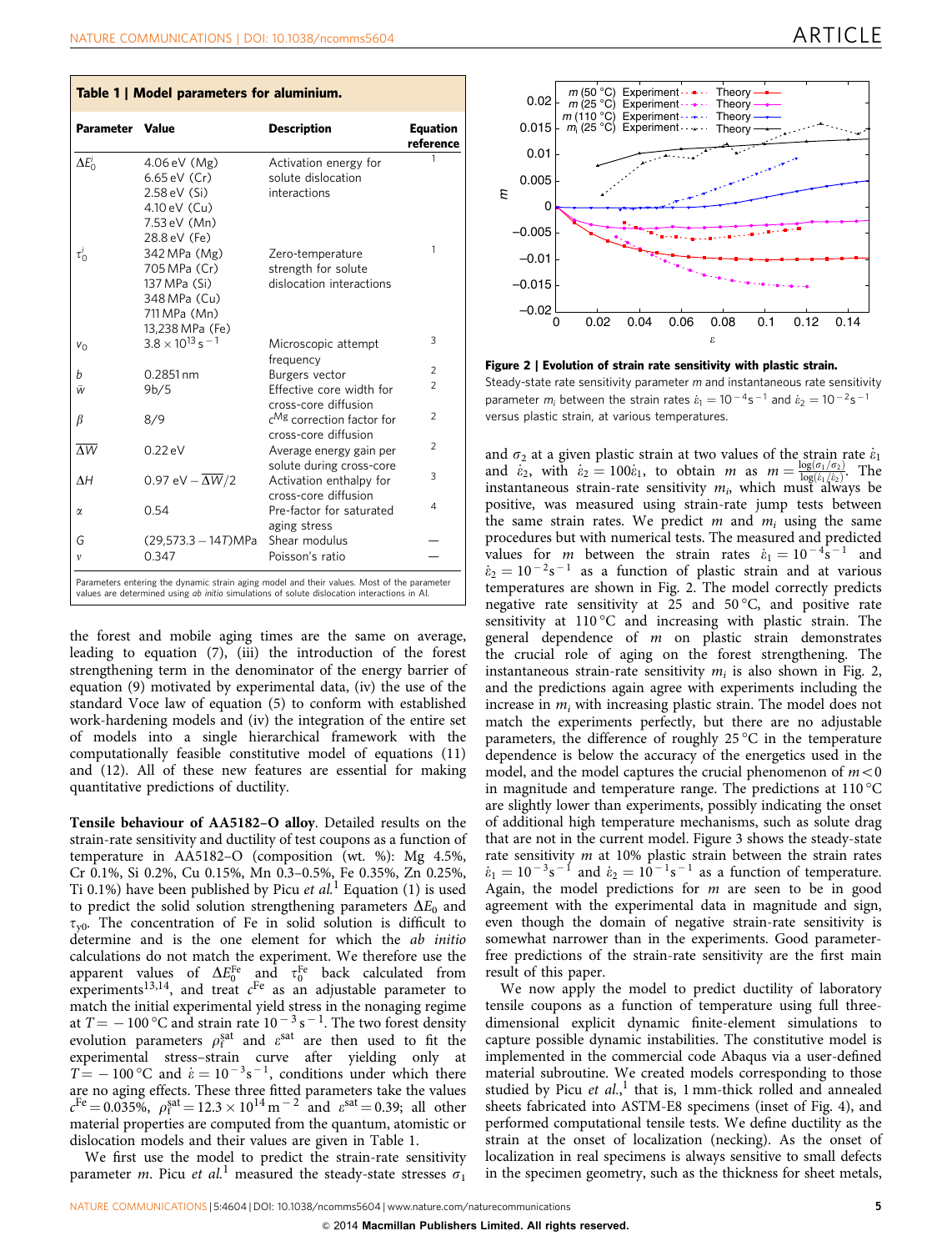<span id="page-5-0"></span>





Figure 4 | Stress-strain curves for AA5182 tensile specimens. True stress versus true strain response of AA5[1](#page-7-0)82, as measured<sup>1</sup> (discrete points) and as predicted (lines). Inset: sample shape and mesh for ASTM-E8 specimen. Inset: magnified portion of the predicted stress–strain curves showing oscillations due to plastic flow instabilities.

we introduce a smooth thickness variation of 0.1% of the nominal thickness through the sample gauge section, with the thinnest cross-section at the centre of the specimen. This 'defect' size is chosen to reproduce the measured ductility at low temperatures below the regime where dynamic strain aging affects the ductility (cf. Fig. 5). Figure 4 shows the true stress versus logarithmic strain within the specimen gauge section predicted by the model and as measured at  $T{=}-100$ , 25 and 100 °C at a nominal applied strain rate of  $10^{-3}$  s<sup>-1</sup>. The true stress is the force per unit current cross-sectional area assuming that the deformation is homogeneous within the gauge section and hence results beyond the onset of necking are not representative of the true material response; the strain at the onset of necking is henceforth defined as the ductility. The model predicts that the ductility is lowest at room temperature, in good agreement with the experiments. The predicted temperature sensitivity of the flow stress is also in agreement with the experiments.

Figure 5 shows the ductility versus temperature as predicted and the experimentally measured total elongation at failure. As the post-localization behaviour and material separation are



Figure 5 | Comparison of ductility predictions with experiments. Tensile ductility  $\varepsilon_f$  as a function of temperature T, as measured in experiments of Picu et  $al$ <sup>[1](#page-7-0)</sup> (red curve) and as computed by the present multiscale model with dynamic strain aging (blue curve). Also shown is the model prediction of ductility in the absence of dynamic strain aging (black curve), demonstrating that the observed ductility loss is due to the dynamic strain aging.

not captured in the simulations, the failure strains reported are the engineering strains corresponding to the maximum value of true stress attained in the simulations. However, as experimental data indicates that the onset of localization is quickly followed by complete specimen failure in these alloys, comparison of trends between the two measures is reasonable. The model correctly predicts the ductility minimum observed around room temperature and also the magnitude of the drop in ductility. For comparison, the predicted ductility as a function of temperature in the absence of DSA is also shown in Fig. 5 (achieved by setting the cross-core diffusion energy barrier to a very high value), and shows a monotonic increase with temperature, thus establishing that the DSA and associated negative strain-rate sensitivity are the mechanistic drivers of the loss of ductility. As the effects of higher temperature or lower strain rate are equivalent in the theory of thermally activated dislocation glide, the existence of a ductility minimum temperature at fixed strain rate implies that a similar minimum ductility strain rate must exist at a fixed temperature. [Figure 6](#page-6-0) shows the failure strains at  $T = 25 \degree C$  as a function of the strain rate and the lowest ductility is predicted at  $\dot{\epsilon}=10^{-3}s^{-1}.$  The results in Figs 4 and 5 are remarkable in that the model contains no adjustable parameters relevant to the DSA phenomenon and is hence truly predictive. The good correspondence between the simulated and experimental variation of ductility with temperature is the second, and main, result of this paper.

Closer inspection of the stress–strain curves in Fig. 4 reveals that at temperatures  $T = 25-100$  °C, the stress-strain curves exhibit small oscillations (inset, Fig. 4) that are accompanied by rapidly moving bands of high strain rate travelling up and down the specimen gauge section, similar to PLC bands. [Figure 7](#page-6-0) shows an example of the travelling bands observed in the simulations at  $T = 50 °C$  in the form of a series of snapshots showing the contours of axial strain rate at subsequent instants of time. The occurrence of PLC bands is sensitive to the transient response following a step change in the strain rate<sup>[26](#page-7-0)</sup>. In fact, our previous DSA model failed to yield instabilities precisely because the transient response was too slow<sup>18</sup>. [Figure 8](#page-6-0) shows the predicted transient response following step changes in strain rate between  $\dot{\epsilon} = 10^{-3} s^{-1}$  and  $\dot{\epsilon} = 10^{-1} s^{-1}$  at  $\epsilon = 0.06$  and  $T = 50 \degree$ C (in the regime of negative strain-rate sensitivity). After the instantaneous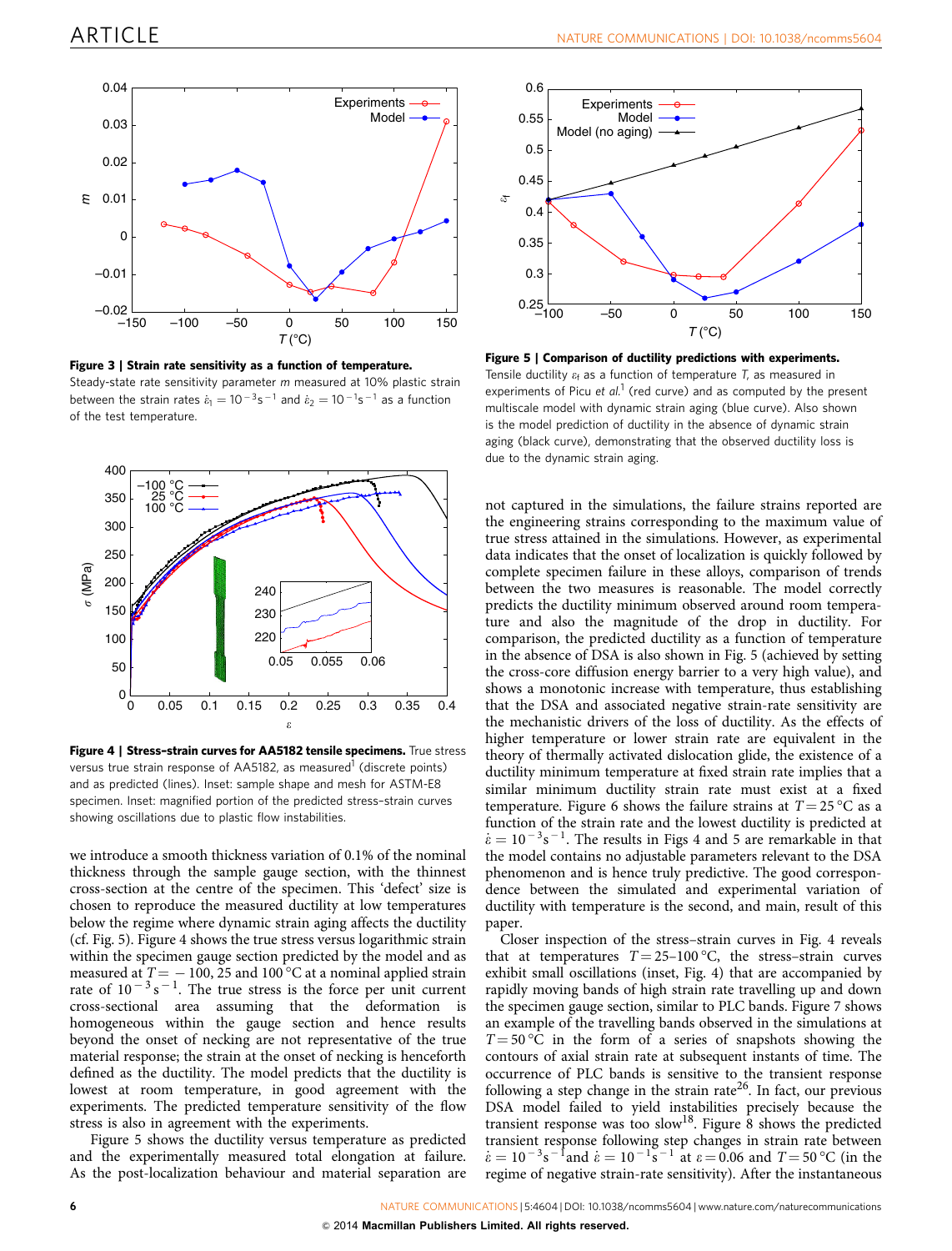<span id="page-6-0"></span>

Figure 6 | Ductility as a function of strain rate. Tensile ductility  $\varepsilon_{\text{f}}$ , defined as the strain corresponding to the maximum true stress attained, as a function of the applied strain rate at  $T\!=\!25\,^{\circ}\!\mathsf{C}.$ 



Figure 7 | Snapshots of high strain rate bands during serrated flow. Contours of the axial strain rate at subsequent time steps during the  $T = 50 °C$  simulation, showing the travelling high strain rate bands during serrated flow. The average axial strain rate in the gauge section is  $\dot{\epsilon} = 10^{-3}$ s <sup>-1</sup>.

stress jump associated with the positive instantaneous strain rate sensitivity, the transient relaxation to the steady-state rate sensitivity is quite fast, especially for a decrease in strain rate, and evidently fast enough to trigger the dynamic PLC-like instabilities. The emergence of PLC-like phenomena from the theory with no additional inputs is the third main result of this paper.

### **Discussion**

We have demonstrated that quantitative parameter-free predictions of complex macroscale material behaviour, ductility, can be achieved using rigorously developed multiscale models. The multiscale modelling approach establishes a direct connection between material chemistry, nanoscale mechanisms, mesoscale dislocation mechanics and macroscopic rate-dependent flow behaviour.

Several comments are in order regarding the ductility predictions obtained using the DSA model. The results in [Fig. 5](#page-5-0) show that, although the model performs well over a wide range of practically important temperatures,  $-100$  to  $100^{\circ}$ C, the discrepancy with experiments appear to increase towards higher temperatures. This is to be expected since some phenomena such



Figure 8 | Transient response of the model in the regime of negative strain rate sensitivity. Transient response of the DSA model for a step change in strain rate between  $\dot{\epsilon} = 10^{-3} s^{-1}$  and  $\dot{\epsilon} = 10^{-1} s^{-1}$  at  $T = 50 \degree C$ and  $\varepsilon$  = 0.06. Only a portion of the stress-strain curve near the strain-rate step is shown.

as solute drag, omitted in the present DSA model, are expected to contribute significantly to the rate sensitivity at higher temperatures. The material parameters for the Al–Mg system, computed from ab initio and atomistic simulations, are summarized in [Table 1.](#page-4-0) Among these parameters, the value of  $\alpha$ , which is related to the change in solute dislocation interaction energy as a function of the dislocation position, is known with the least certainty. The value quoted in [Table 1](#page-4-0) is the best estimate for  $\alpha$ based on a model of cross-core diffusion over 3/5 of the dissociated dislocation core width (region of fastest cross-core diffusion) with four atomic sites on the compression side feeding solutes into three sites on the tension side of the slip plane. Parameter sensitivity analysis for  $\alpha$ , not reported here, reveals that  $\alpha$  has an indirect effect on rate sensitivity at high  $T$ , with lower values of  $\alpha$  yielding higher rate sensitivity and consequently higher ductility, closer to the experimental trends in [ref. 1](#page-7-0).

Although making good predictions of strain-rate sensitivity and ductility with no adjustable parameters, the model remains imperfect in predictions of the plastic instabilities (PLC effects) as experimentally observed serrations in the stress–strain curve are more pronounced than predicted. The model may thus still be lacking some physics relevant to the PLC phenomenon that does not otherwise influence steady-state rate-dependent response of the material. For instance, correlated depinning of aged dislocation ensembles due to long-range interactions has been postulated as a mechanism driving PLC. Hahner<sup>27</sup> and others proposed that 'collective slip' events are necessary to yield negative strain rate sensitivity, and hence PLC. However, subsequent work<sup>21,22</sup> culminating in our model here shows that negative rate sensitivity can emerge without such collective effects due to the combination of mobile and forest dislocation aging. Our predictions for the correct domains of negative strain-rate sensitivity and for the occurrence of travelling PLC-like bands show that our model, with no adjustable parameters and without invoking such collective/ interaction effects, contains the transient dynamic response sufficient to predict PLC effects. Thus, collective effects are not necessary to obtain serrated flow. Nonetheless, collective or longrange effects may influence the detailed dynamics during instabilities and may be one mechanism by which the prediction of PLC phenomenon can be improved, relative to the present model. This is a suggested topic for future research.

With a mechanistic and predictive multiscale model, we can embark on the path of virtual design of new alloys with improved